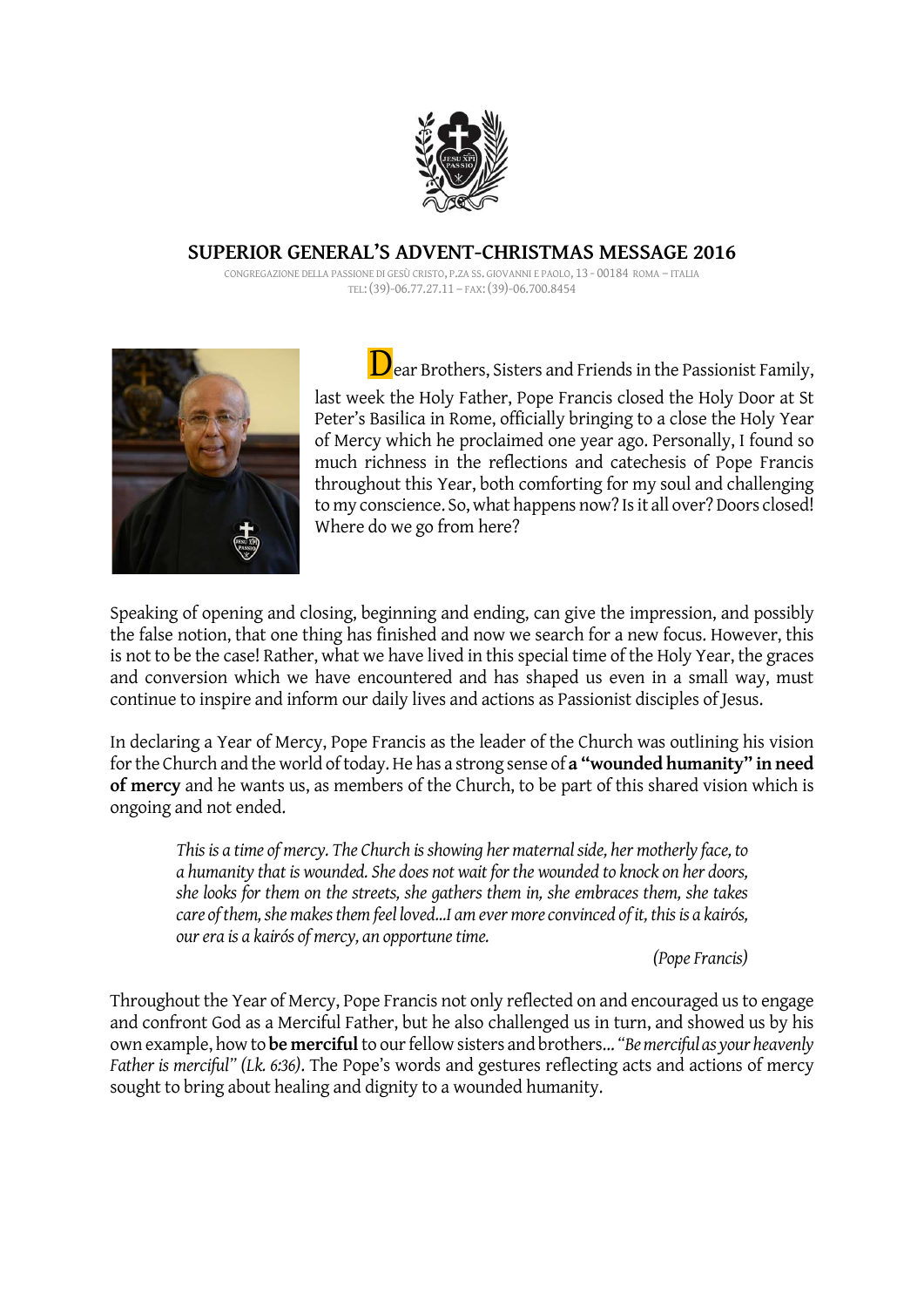As Passionists who are members of the Church, it is important that we too support and adopt a vision which fits-in and merges with the vision of the wider Church - naturally from the standpoint of our specific mission which flows from the Passion and Cross of Jesus reflecting God's immense mercy for humanity and all of creation.

The Christian life is always about new beginnings and new opportunities. The rhythm of our yearly cycle in celebrating the liturgical seasons is designed to nourish our growth in Christ and offer us a fresh start – a new opportunity. A favourite saying of Catherine De Hueck Doherty (social justice worker and founder of Madonna House Apostolate in Canada) was: "With God, every moment is the moment of beginning again."

This time of Advent is another opportunity – a moment to ponder our beginning again with God "as we wait in joyful hope for the coming of our Saviour, Jesus Christ". This 'coming' of the Saviour is the 'coming of God' which we commemorate in the Mystery of the Incarnation: God becoming human (flesh) in the human birth of the person of Jesus of Nazareth.

Jesus, as the human face of God, is the face of Mercy. Through his life and mission Jesus is the one "who is to save his people from their sins" (Mt. 1:21) and he is "Immanuel, a name which means Godis-with-us" (Mt. 1:23). During the Year of Mercy, Pope Francis' reflections led him to declare that mercy is the very identity of God. In fact, he said: "The Name of God is Mercy". So, the coming of God in the Mystery of the Incarnation – which we prepare for with patience and hope and commemorate in the birth of Jesus at Christmas – is the coming of Mercy: yesterday, today and tomorrow. Not only in his birth, but in his entire life – passion, death and resurrection - Jesus is the Mercy of God.

Mercy is the divine attitude that embraces, it is God's self-giving that welcomes, that leans down to forgive.

(Pope Francis)

How privileged we are and so how necessary it is that we not miss the opportunity this Advent to "treasure these things and ponder them" in our hearts, like Mary did quietly contemplating the face of the Christ-Child.

At the end of the Holy Year and the beginning of the Advent season, perhaps we Passionists in particular can prepare ourselves to celebrate the birth of Jesus not by 'closing', but by continuing to keep alive our focus on the Mercy of God, contemplating the face of Christ: always comforting because of our personal need to know God's tender love, but also challenging because of our responsibility to be witnesses of mercy to a wounded humanity.

We have received freely, we give freely. We are called to serve Christ the Crucified through every marginalised person. We touch the flesh of Christ in the one who is outcast, hungry, thirsty, naked, imprisoned, ill, unemployed, persecuted, in search of refuge. That is where we find our God; that is where we touch the Lord. By welcoming a marginalised person whose body is wounded and by welcoming the sinner whose soul is wounded, we put our credibility as Christians on the line.

(Pope Francis)